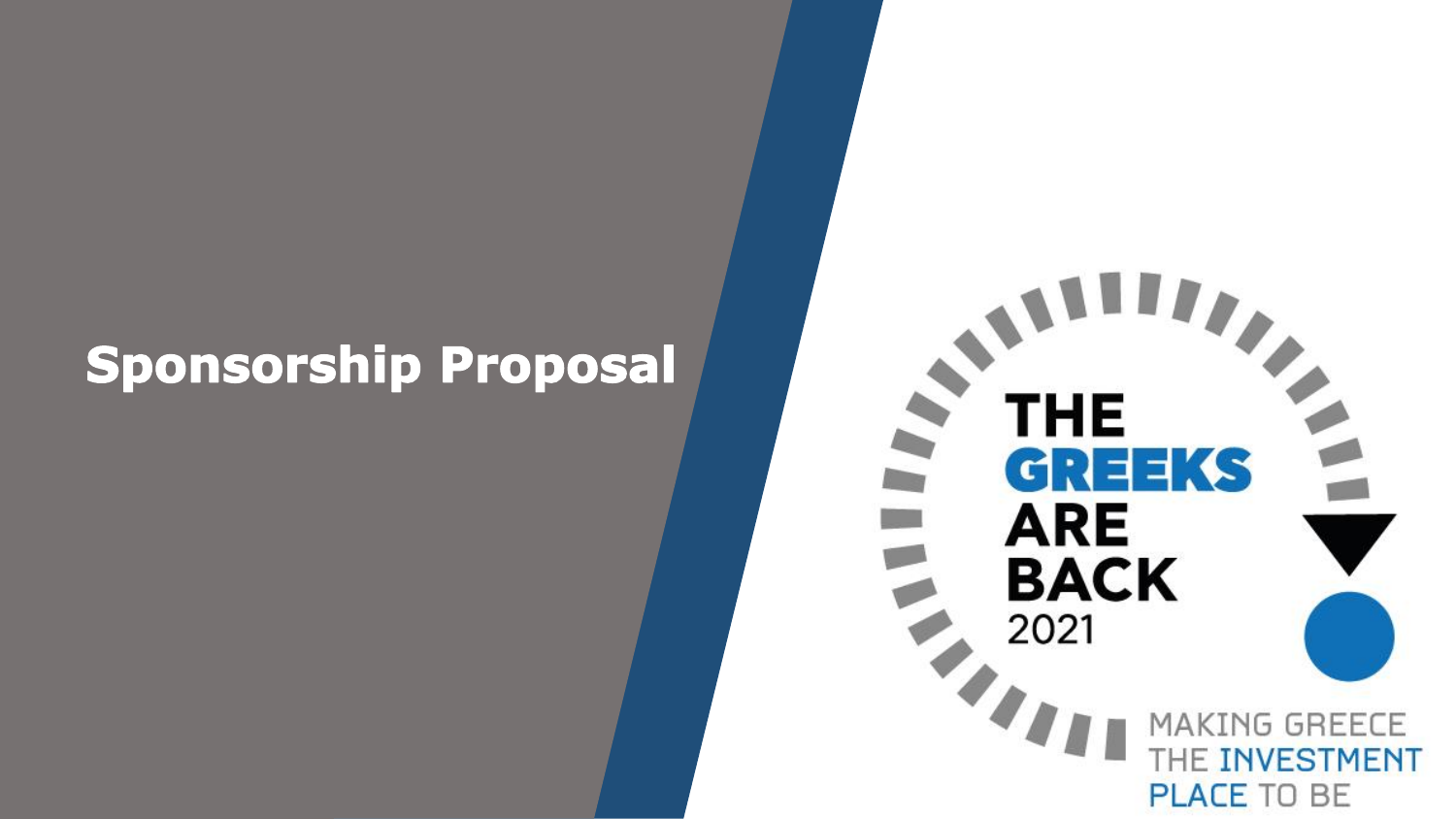# **Strategic Sponsor**

## €12.000

- Participation in the content and the workshops of the "The Greeks Are Back".
- Possibility for presenting a survey at the plenary session.
- Introductory remarks by a representative of the Strategic Sponsor, at the beginning or end of the Plenary Session of the Conference.
- Possibility of participation of two (2) Greek senior executives from abroad at the workshops.
- Possibility of participation of two (2) Greek senior executive from abroad at all meetings and events with key stakeholders.
- Participation of a company representative at all meetings and events with key stakeholders.
- Explicit mention of the company as a "Strategic Sponsor" in the INITIATIVE FOR FOREIGN INVESTMENTS IN GREECE – a document with the recommendations of the Conference which will be sent to key stakeholders.
- Explicit mention of the company as a "Strategic Sponsor" in all communications and publicity material (Press releases, newspaper inserts, web banners, social media, etc.).
- Possibility for an interview or article of a company representative.

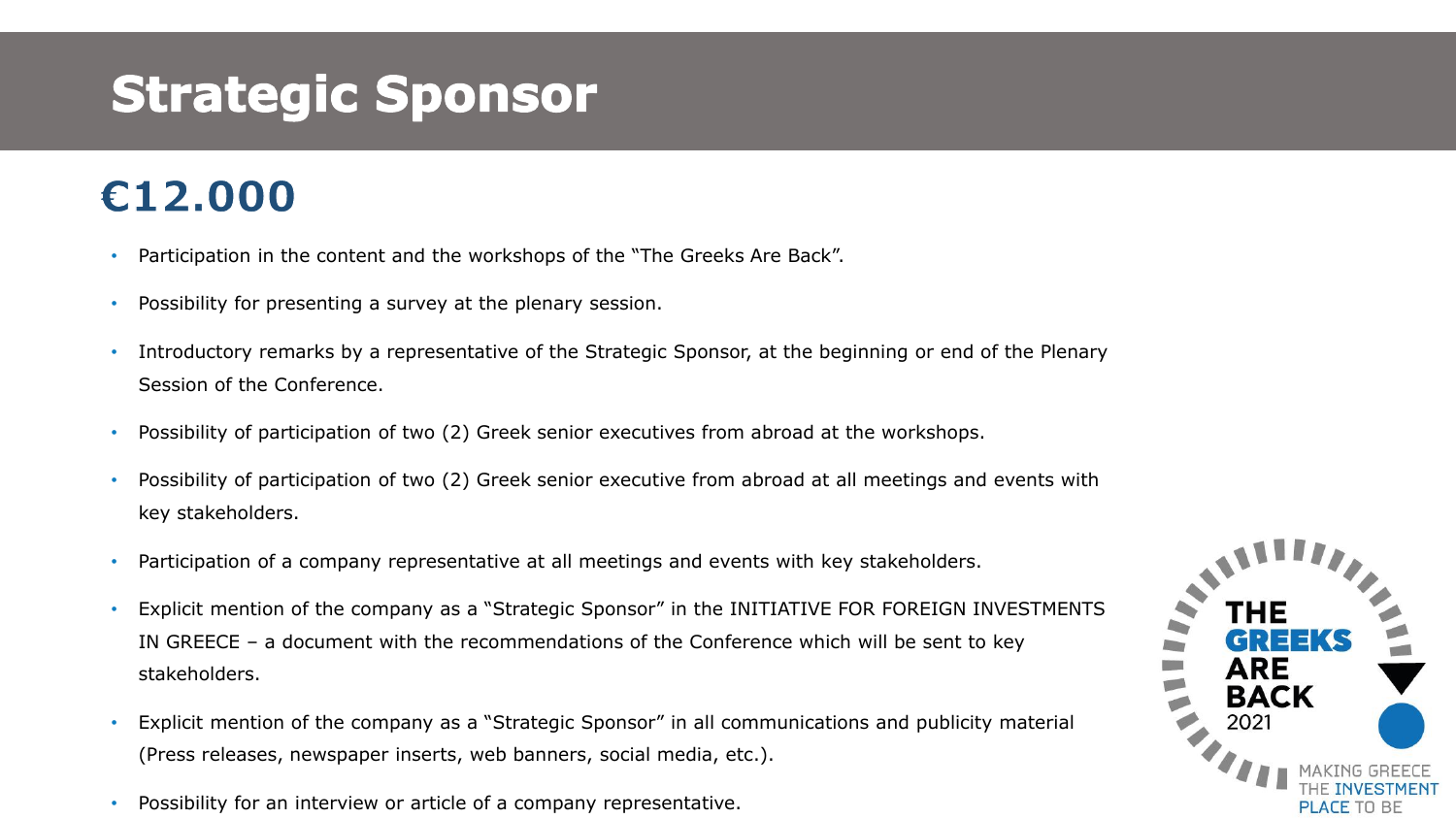# **Sponsor**

## €8.000

- Moderation of the plenary session at the opening or closing of the Conference
- Moderation of a workshop and presentation of its recommendations at the plenary session
- Possibility of participation of two (2) Greek senior executives from abroad at the workshops.
- Possibility of participation of two (2) Greek senior executives from abroad at all meetings and events with key stakeholders.
- Participation of a company representative at all meetings and events with key stakeholders.
- Explicit mention of the company as a "Sponsor" in the INITIATIVE FOR FOREIGN INVESTMENTS IN GREECE – a document with the recommendations of the Conference which will be sent to key stakeholders.
- Explicit mention of the company as a "Sponsor" in all communications and publicity material (Press releases, newspaper inserts, web banners, social media, etc.).
- Possibility for an interview or article of a company representative.

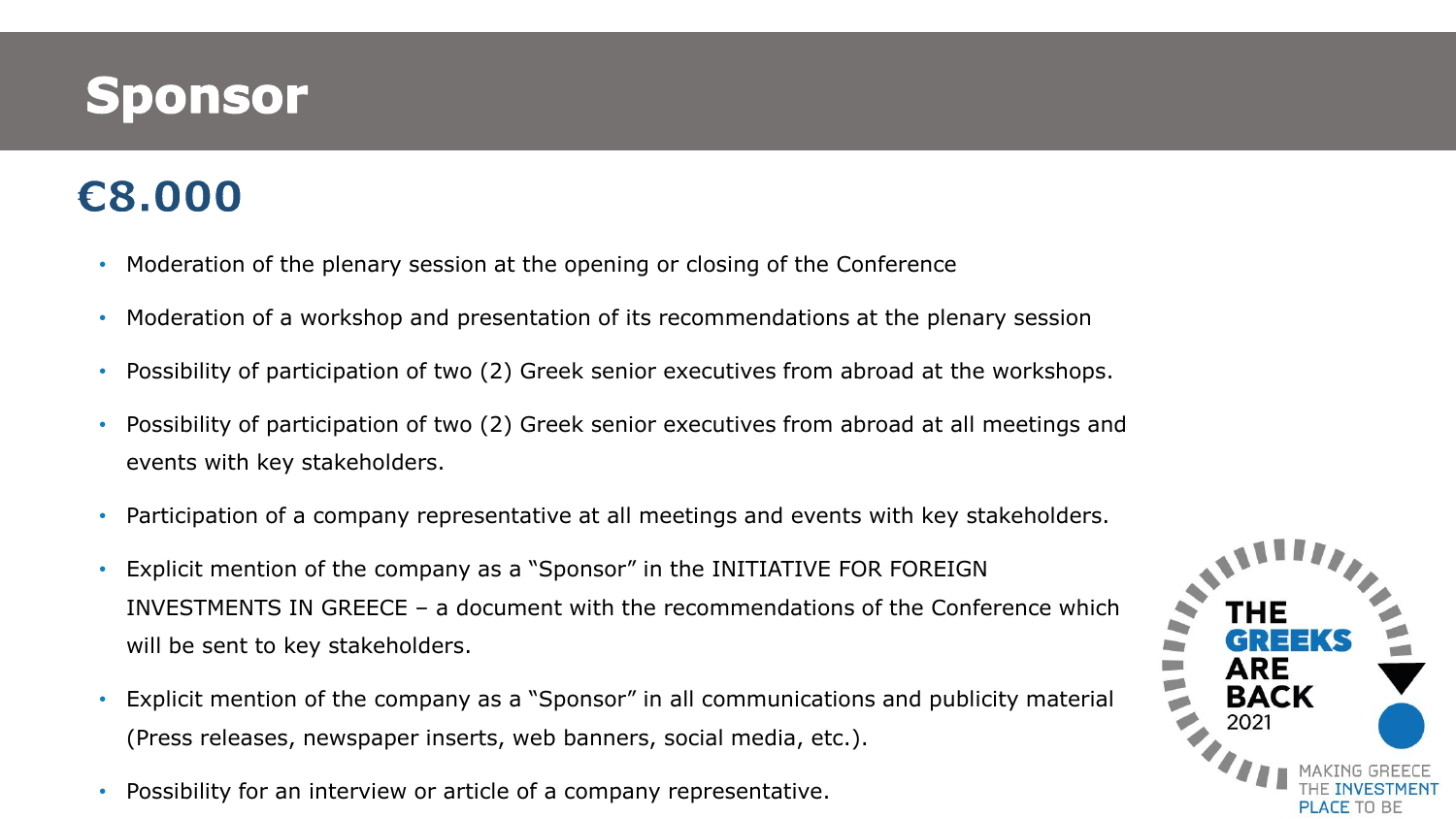# **Supporter**

### €4.000

- Possibility of participation of one (1) Greek senior executive from abroad at one of the workshops.
- Possibility of participation of one (1) Greek senior executive from abroad at all meetings and events with key stakeholders.
- Participation of a company representative at all meetings and events with key stakeholders.
- Explicit mention of the company as a "Supporter" in the INITIATIVE FOR FOREIGN INVESTMENTS IN GREECE – a document with the recommendations of the Conference which will be sent to key stakeholders.
- Explicit mention of the company as a "Supporter" in all communications and publicity material (Press releases, newspaper inserts, web banners, social media, etc.).

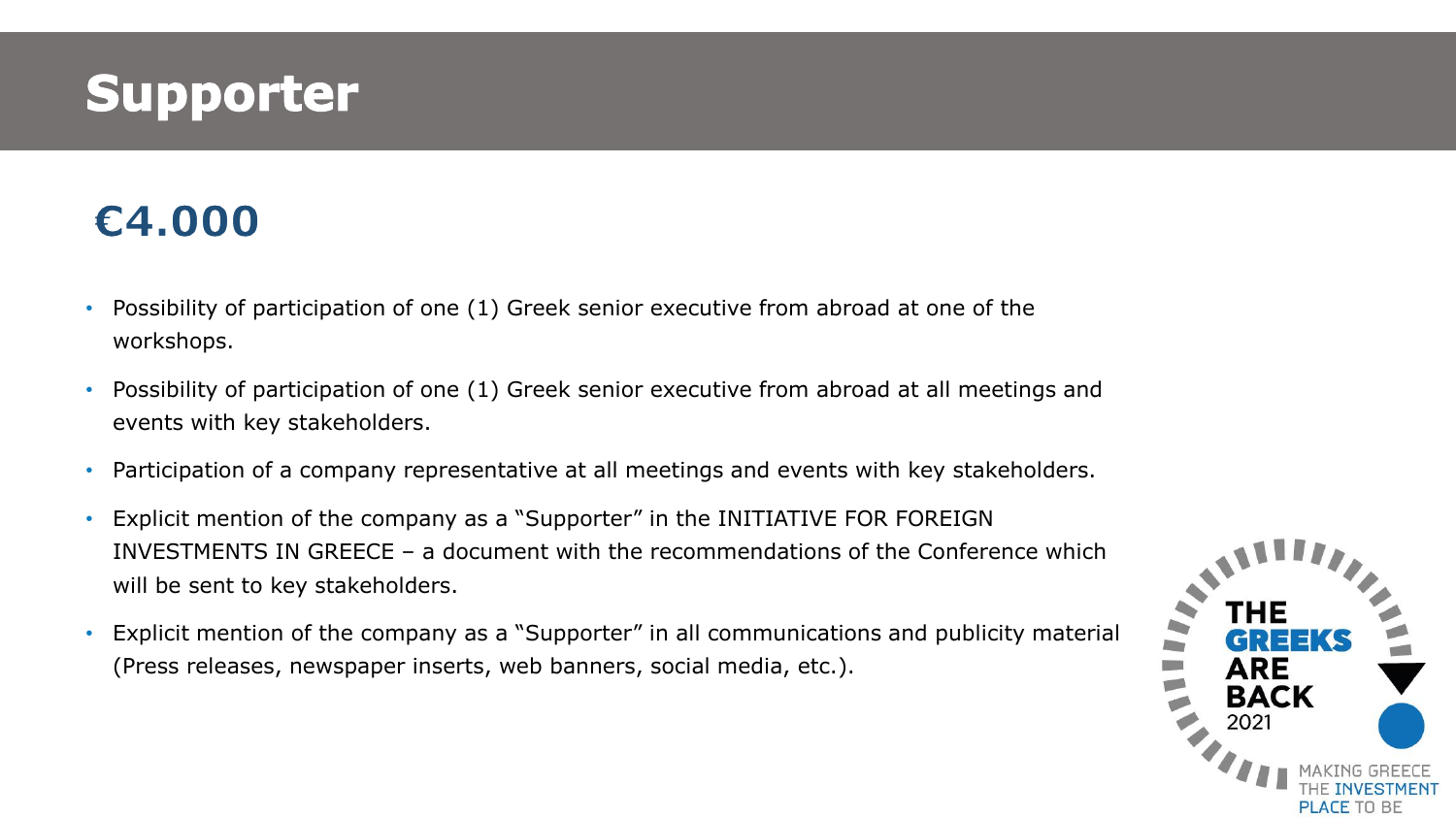

#### ΧΟΡΗΓΟΙ ΕΠΙΚΟΙΝΩΝΙΑΣ



 $\mathbf{Q}$ 

ενικειρώ

www.epixeiro.gr

**BusinessNews.gr** 



**MONONCWS** 





#### ΧΟΡΗΓΟΣ ΑΕΡΟΜΕΤΑΦΟΡΩΝ

**IHUFFPOST** 

GREECE